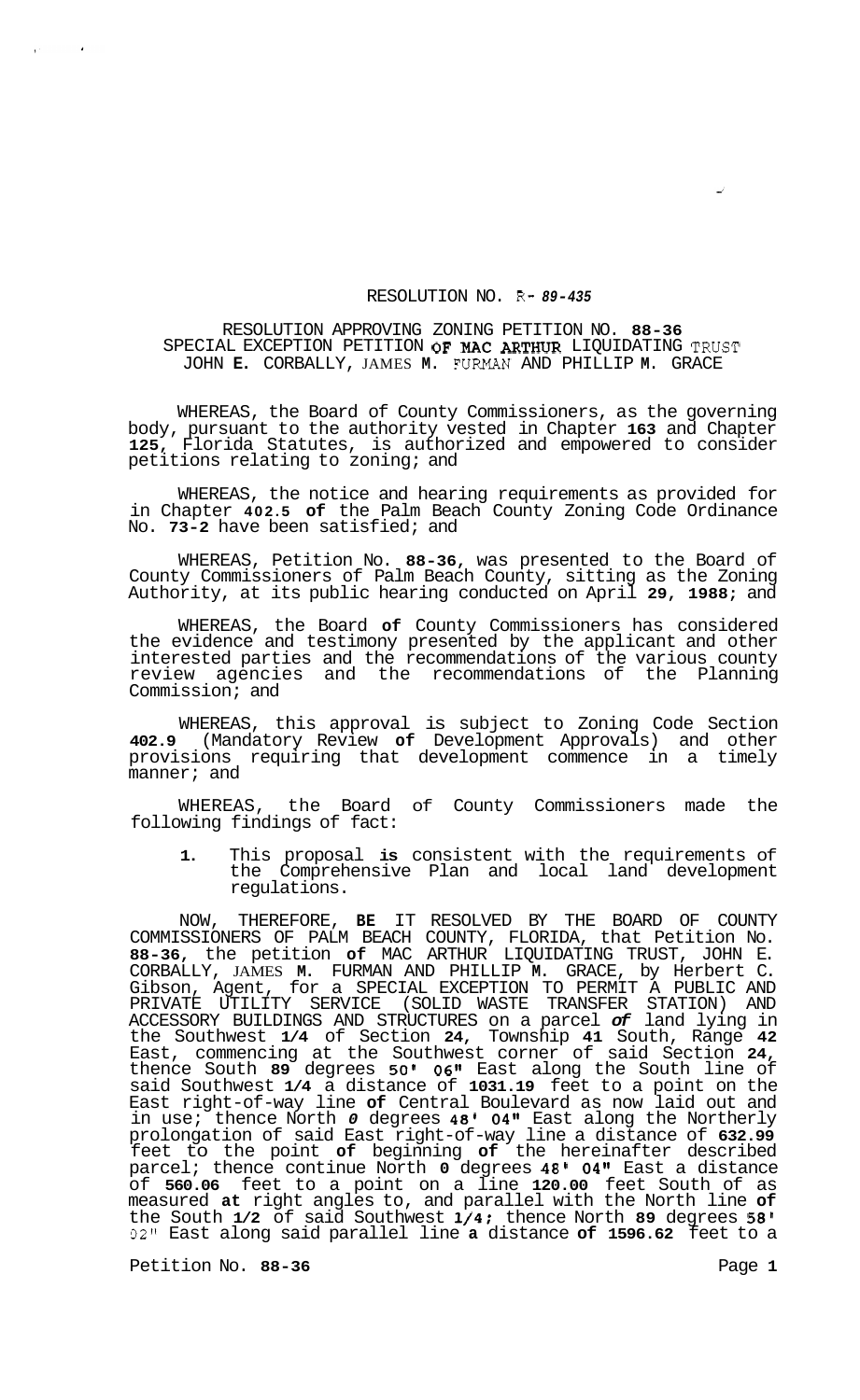point on a line **60.00** feet West of , as measured at right angles to, and parallel with the East line of said Southwest **1/4,** said point also lying on the West right-of-way line of Military Trail as now laid out and in use; thence South **01** degree **24' 25"** West along said parallel line and said West right-of-way line a distance of **560.18** feet to a point: thence South **89** degrees **58 0211** West departing from said right-of-way line a distance of **1590.70** feet to the point of beginning; less and except the following described portion thereof; commencing at the Southwest corner of said Section **24;** thence South **89** degrees **50' 06"** East along the South line of said Southwest **1/4** a distance of **1031.19**  feet to a point on the East right-of-way line of Central Boulevard as now laid out and in use; thence North *00* degrees **48' 04"** East along the Northerly prolongation **of** said East right-of- way line a distance **of 632.99** feet to a point; thence North **<sup>89</sup>** degrees **58' 02"** East a distance of **10.00** feet to the point **of**  beginning of the hereinafter described parcel; thence North *00*  degrees **48'04t1** East a distance of **140.73** feet to the beginning of a curve concave to the East having a radius of **250.00** feet and a central angle of **48** degrees **05' 13'l;** thence Northerly along the arc of said curve a distance of **209.82** feet to the point *of*  tangency; thence North **48** degrees **53' 17''** East a distance of **78.23** feet to the beginning **of** a curve concave to the West having a radius of **150.00** feet and a central angle of **48** degrees **55' 15";** thence Northerly along the arc **of** said curve a distance of **128.07** feet to the point of tangency; thence North *00* degrees **01' 58"** West a distance of **45.00** feet to a point; thence North **45**  degrees **01' 58"** West a distance of **35.36** feet to a point on a line **120.00** feet South of , as measured at right angles to, and parallel with the North line of the South **1/2** of said Southwest **1/4;** thence North **89** degrees **58' 02"** East along said parallel line a distance of **100.00** feet to a point: thence South **44**  degrees **58' 02"** West a distance of **35.36** feet to **a** point; thence South *00* degrees **01' 58"** East a distance of **45.00** feet to the beginning of a curve concentric to the last described curve having a radius of *200.00* feet and a central angle of **48** degrees **55' 15";** thence Southerly along the arc of said curve a distance of **170.76** feet to the point of tangency; thence south **48** degrees **53' 17"** West a distance of **78.23** feet to the beginning of a curve concentric to the first curve described herein having a radius of **200.00** feet and a central angle **of 48** degrees **05' 13";** thence Southerly along the arc of said curve a distance **of 167.86** feet to the point of tangency; thence South *00* degrees **48' 04"** West a distance **of 140.00** feet to **a** point; thence South **89** degrees **58' 02"** West a distance **of 50.01** feet to the point **of** beginning, located on the west side **of** Military Trail **(SR 809),**  approximately **.1** mile north of Donald **Ross** Road, in an *AR-*Agricultural Residential Zoning District, was approved as advertised, subject to the following conditions:

**1.** All areas of internal circulation within the site shall be posted with signage restricting speeds to fifteen **(15)** miles per hour or less. In addition, signage shall be posted within the site directing all drivers to avoid excessive acceleration within the site and **on** the access road.

**2.** The petitioner shall retain the stormwater runoff in

Petition No. 88-36 **Page 2 Page 2**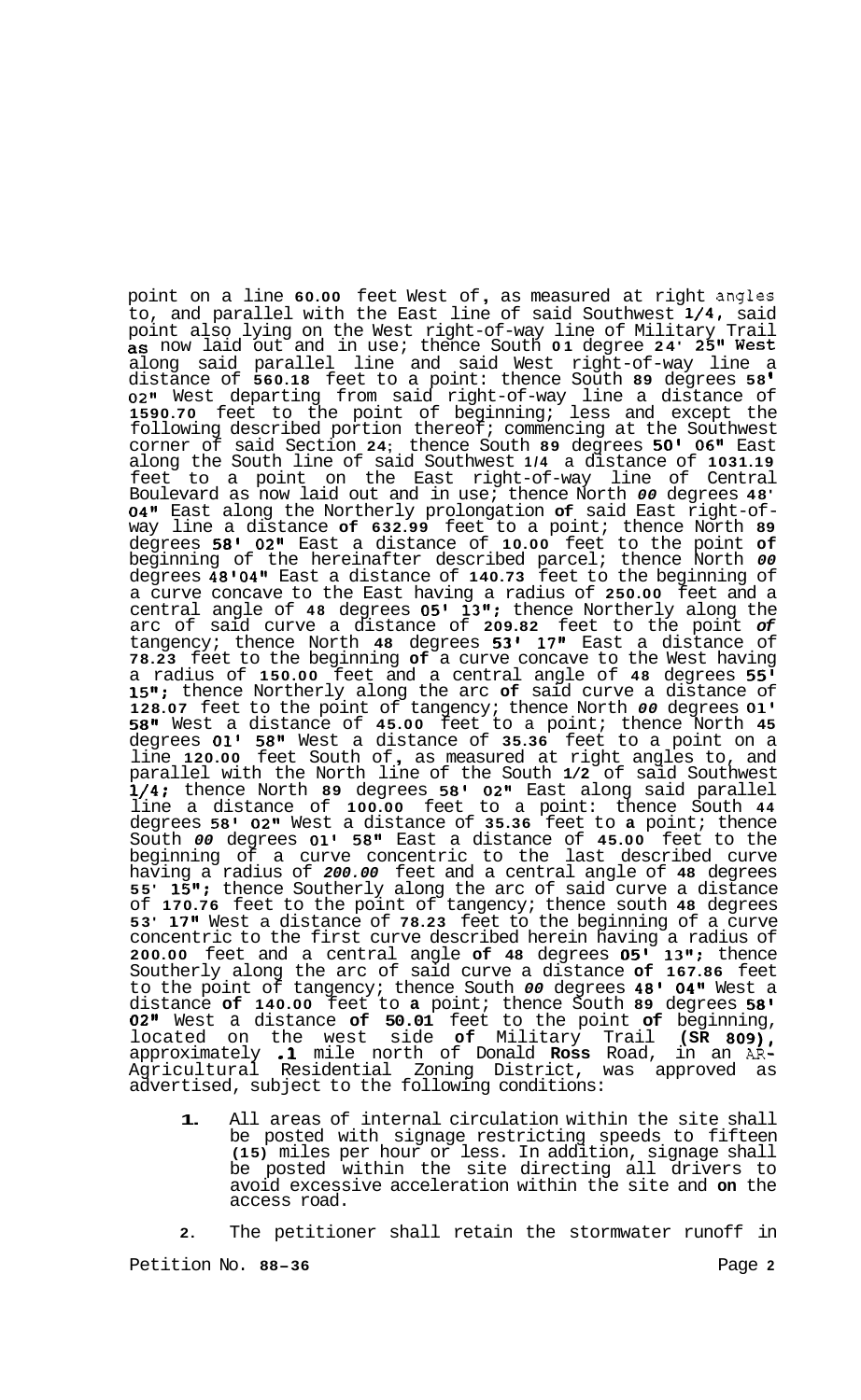accordance with all applicable agency requirements in effect at the time of permit application. However, at a minimum, this development shall retain onsite **100%** of the stormwater runoff generated by a three **(3)** year-one **(1)** hour storm as required by the Permit Section, Land Development Section. If the drainage system is not adequately maintained as determined by the County Engineer, this matter will be referred to the Code Enforcement Board for enforcement.

- **3.**  Prior to the issuance of a building permit, the petitioner shall convey to the public an **80** foot right- of-way for the northerly access road between Military Trail and Central Boulevard.
- **4.**  The petitioner shall construct concurrent with the four-laning of Military Trail a left turn lane, south approach, and a right turn lane, north approach.
- **5.**  The petitioner shall construct Military Trail as a four-lane median divided section from its northern terminus north of Donald **Ross** Road north to the project's entrance, plus the appropriate paved tapers. This construction shall be completed within **18** months **of** the approval for the Special Exception.
- *6.*  Surety required for the offsite road improvements as outlined in the above two conditions shall be posted by the petitioner with the Office of the County Engineer not later than fourteen **(14)** months from the date of approval of the Special Exception.
- *7.*  The proposed site is located within the Zone **3** area designated on the Zones of Influence Maps incorporated as a part of the Palm Beach County Wellfield Protection Ordinance. The petitioner shall comply with the following conditions:
	- **a.** The lake area *(0.7* acre) located in the center **of**  the site shall be developed as a dry stormwater retention area.
	- b. Stormwater drainage on the site will be routed to maximize natural filtration.
	- c. Only periodic routine inspections and maintenance of vehicles and equipment will be performed at this site. The southern portion of the transfer facility, approximately **45** feet by *58* feet, will be developed with a concrete barrier **to** contain any possible spillage or leakage during routine maintenance.
	- d. The petitioner will comply with all conditions for **a** facility located within Zone **3** as specified in Section **5.03** of the Ordinance. **In** addition, the petitioner will also comply with the restrictions for Zone **2,** as specified in Section *5.02* (a), (b),

 $\mathcal{L}$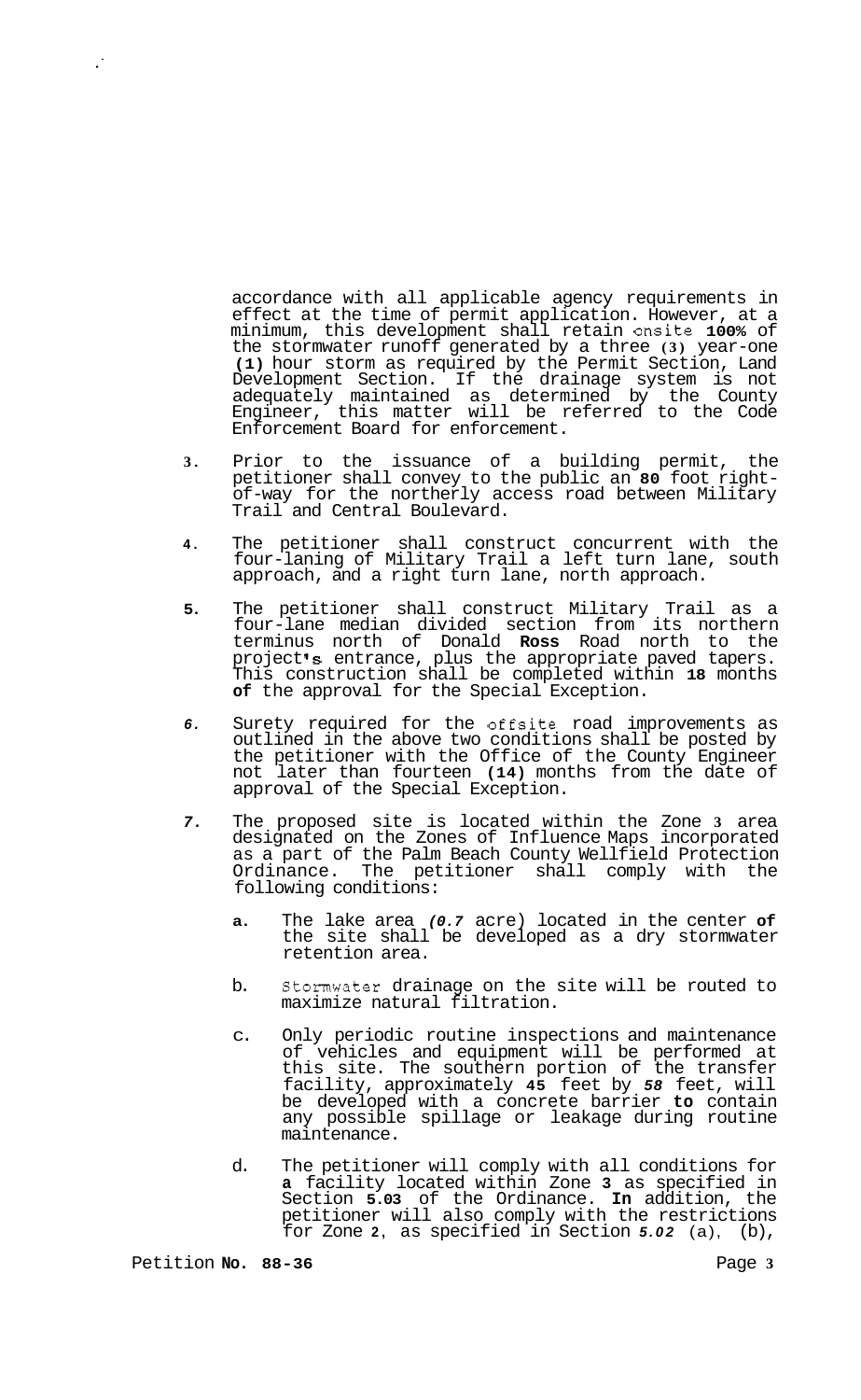- 8. The petitioner shall prepare an "Alternative Landscape Betterment Plan<sup> $n$ </sup>, which exceeds the requirements of the Palm Beach County Landscape Code, in the following manner :
	- a. The petitioner shall plant thirty-five **(35)** trees within the ten **(10)** foot landscape strip along the western property boundary, which exceeds the number **of** required perimeter trees **(19)** in this area by eighty-four percent **(84%).**
	- b. The petitioner shall plant a minimum of seventyfive percent **(75%)** native tree species for all trees required by this petition.
	- C. All trees planted by the petitioner, as a requirement of this petition, shall be at a minimum height of ten **(10)** feet **to** twelve **(12)**  feet upon planting.
	- d. A hedge, a minimum thirty-six **(36)** inches in height at time **of** planting, shall be installed within the ten **(10)** foot landscape strip along the west property boundary. Said hedge shall consist **of** all native plant material as defined in Section **500.35 of** the Palm Beach County Landscape Code.
	- e. Landscaping shall be preserved and or installed as appropriate per Section **500.35** of the Palm Beach County Landscape Code and Section **500.36**  (Vegetation Removal) of the Palm Beach County Landscape Code, as shown on the site plan presented at the public hearing. The petitioner shall preserve existing significant vegetation along all perimeters **of** the site to effectively screen the proposed development. in addition, all significant existing landscaping shall be preserved within the open space areas, not disturbed by structure, parking, change in grade elevations, or access road. Appropriate measures shall be taken to protect these preservation areas during site clearing and construction.

Acceptance of this plan will be filed with official records of the Planning, Zoning and Building Department.

**9.** Failure to comply with the conditions herein may result in the denial or revocation **of** a building permit; **the**  issuance of a stop work order: the denial **of a**  Certificate **of** Occupancy on any building or structure; or the denial or revocation of any permit or approval for any developer-owner, commercial-owner, lessee, or user of the subject property. Appeals **from** such action may be taken to the Palm Beach County Board **of**  Adjustment **or** as otherwise provided in the Palm Beach

Petition **No.** 88-36 **Page 4 Page 4**